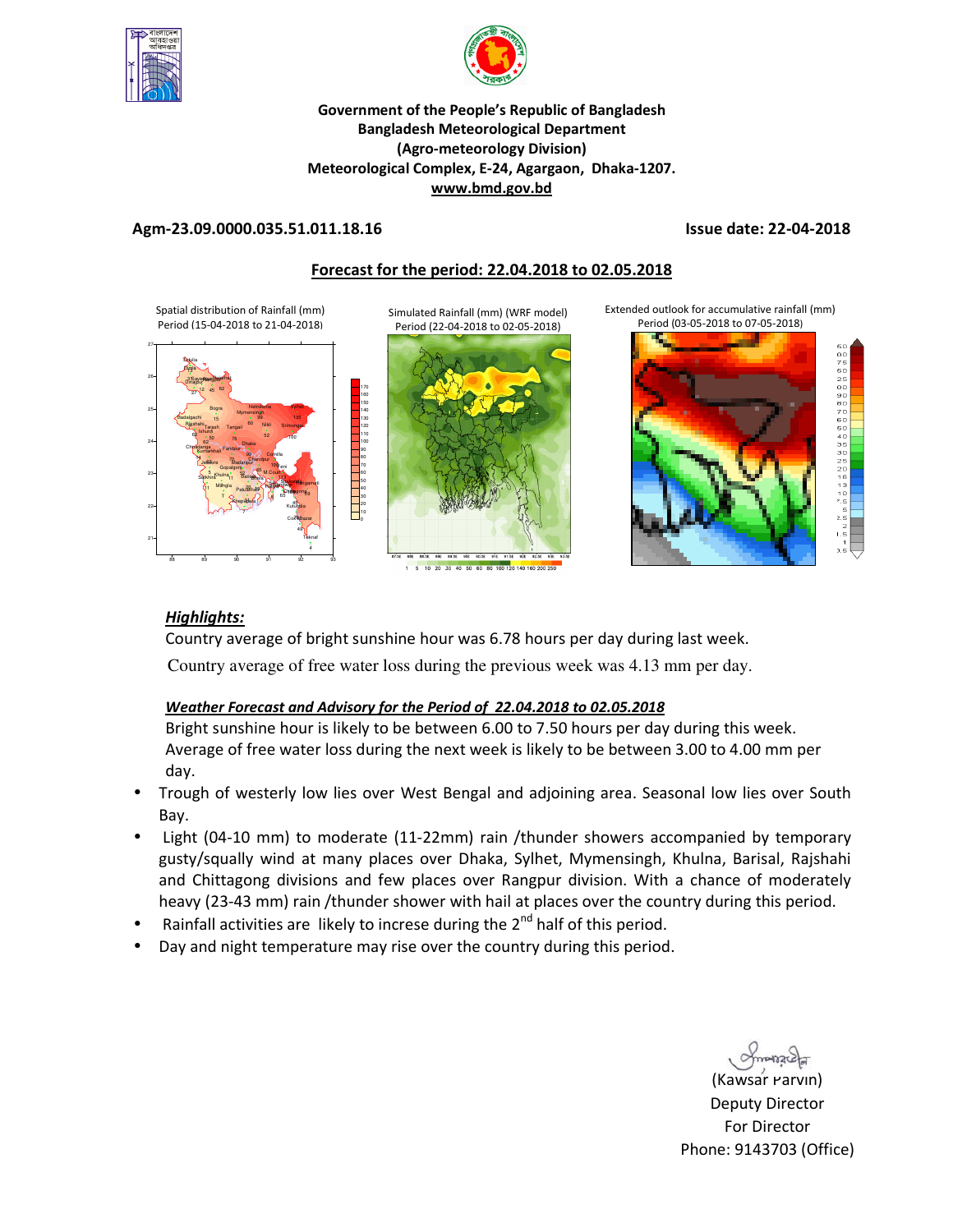| <b>Divisions</b> | Maximum temperature<br>range in <sup>o</sup> C |                          |                  |              | <b>Highest maximum</b><br>temperature in <sup>o</sup> C |      |                | Minimum temperature<br>Range in <sup>o</sup> C |  |               |  | Lowest minimum<br>temperature in <sup>o</sup> C |                     |  |
|------------------|------------------------------------------------|--------------------------|------------------|--------------|---------------------------------------------------------|------|----------------|------------------------------------------------|--|---------------|--|-------------------------------------------------|---------------------|--|
| <b>Dhaka</b>     | 26.8                                           | $\blacksquare$           | 36.5             | °c           | <b>Dhaka</b>                                            | 36.5 | °c             | 19.0                                           |  | 27.5 °C Nikli |  |                                                 | 19.0 °C             |  |
| Mymensingh       | 26.6                                           | $\overline{\phantom{0}}$ | 33.4             | °c           | Mymensingh                                              | 33.4 | $^{\circ}$ c   | 20.3                                           |  |               |  | 24.2 °C Mymensingh                              | 20.3 $^{\circ}$ C   |  |
| Chittagong       | 30.8                                           |                          | 36.2             | $^{\circ}$ c | Rangamati                                               | 36.2 | °c.            | 20.0                                           |  |               |  | 26.6 °C Sitakunda & Feni                        | 20.0 <sup>o</sup> C |  |
| Sylhet           | 26.7                                           |                          | 35.1 $\degree$ C |              | Srimongal                                               | 35.1 | °c.            | 18.9                                           |  |               |  | $\overline{22.7}$ °C Srimongal                  | 18.9 <sup>o</sup> C |  |
| Rajshahi         | 28.5                                           |                          | 36.8             | $^{\circ}$ c | Rajshahi                                                | 36.8 | °c             | 20.0                                           |  |               |  | 26.0 °C Tarash                                  | 20.0 °C             |  |
| Rangpur          | 26.5                                           | $\overline{\phantom{a}}$ | 35.6             | $^{\circ}$ c | Dinajpur                                                | 35.6 | $\overline{c}$ | 18.0                                           |  |               |  | $24.0 °C$ Rajarhat                              | 18.0 °C             |  |
| Khulna           | 30.5                                           | $\overline{\phantom{0}}$ | 37.2             | °⊂           | Khulna & Satkhira                                       | 37.2 | °c             | 20.5                                           |  |               |  | 27.7 °C Kumarkhali                              | 20.5 <sup>o</sup> C |  |
| <b>Barisal</b>   | 32.5                                           | $\overline{\phantom{a}}$ | 35.8             | °c           | Patuakhali                                              | 35.8 | °c             | 20.0                                           |  |               |  | 27.6 °C Barisal                                 | 20.0 °C             |  |

### **Short Weather description Period: 15.04.2018 to 21.04.2018**  Maximum And Minimum Temperature (Range and Extreme)

*Rainfall analysis* and *average temperature:-*

| Name of the<br><b>Divisions</b> | Name of the<br><b>Stations</b> | Total<br>in (mm) | Rainfall Rainfall<br>in $(mm)$ | Normal Deviation<br>in % | Total<br>Rainy<br>days | Average<br>M a x<br>Humidity | Average<br>M in<br>Humidity | Average<br>Max.<br>temp in °C | Normal<br>M ax.      | Average Average<br>M in.<br>temp in ' | Average<br>Normal<br>Min. |
|---------------------------------|--------------------------------|------------------|--------------------------------|--------------------------|------------------------|------------------------------|-----------------------------|-------------------------------|----------------------|---------------------------------------|---------------------------|
|                                 |                                |                  |                                |                          |                        | in %                         | in %                        |                               | temp in<br>°C        | c                                     | temp in<br>۰C             |
| Dhaka                           | <b>Dhaka</b>                   | 099              | 39                             | 154                      | 05                     | 093                          | 54                          | 33.7                          | 33.9                 | 22.5                                  | 24.0                      |
|                                 | Faridpur                       | 070              | 31                             | 126                      | 05                     | 095                          | 58                          | 33.7                          | 34.4                 | 22.2                                  | 23.6                      |
|                                 | Madaripur                      | 052              | 22                             | 138                      | 04                     | 096                          | 48                          | 34.4                          | 34.2                 | 22.8                                  | 24.0                      |
|                                 | Nikli                          | 052              | $\star\star$                   | ***                      | 05                     | 094                          | 64                          | 31.3                          | $\star\star$         | 21.7                                  | $\star\star$              |
|                                 | Tangail                        | 076              | 25                             | 204                      | 04                     | 094                          | 60                          | 32.2                          | 34.1                 | 22.1                                  | 23.4                      |
|                                 | Gopalgonj                      | 011              | $\star\star$                   | $***$                    | 02                     | 094                          | 56                          | 34.1                          | $\star\star$         | 23.8                                  | $\star\star$              |
| Mymensingh                      | Mymensingh                     | 060              | 30                             | $***$                    | 05                     | 094                          | 90                          | 30.0                          | 32.6                 | 21.7                                  | 22.8                      |
|                                 | Netrokona                      | 099              | $\star\star$                   | $***$                    | 07                     | 094                          | 66                          | 29.4                          | $\star\star$         | 21.5                                  | $\star\star$              |
| Chittagong                      | Chittagong                     | 045              | 11                             | $***$                    | 03                     | **                           | $\star\star$                | 33.0                          | 32.0                 | 24.0                                  | 23.9                      |
|                                 | Sitakunda                      | 168              | 31                             | $***$                    | 04                     | $\star\star$                 | $\star\star$                | **                            | 32.4                 | $\star\star$                          | 24.0                      |
|                                 | Rangamati                      | 059              | 32                             | $***$                    | 03                     | 097                          | 028                         | 034                           | 33.7                 | 023                                   | 23.4                      |
|                                 | Cox'sBazar                     | 049              | 26                             | $***$                    | 02                     | 092                          | 60                          | 33.0                          | 32.7                 | 24.2                                  | 24.3                      |
|                                 | Teknaf                         | 004              | 16                             | $***$                    | 01                     | $\star\star$                 | $\star\star$                | **                            | 32.2                 | $^{\star\star}$                       | 24.3                      |
|                                 | Hatiya                         | 008              | 25                             | ***                      | 01                     | 098                          | 66                          | 32.9                          | 32.2                 | 24.3                                  | 24.2                      |
|                                 | Sandw ip                       | 065              | 47                             | 38                       | 04                     | 094                          | 67                          | 32.5                          | 31.5                 | 23.7                                  | 24.8                      |
|                                 | Kutubdia                       | 079              | 13                             | $***$                    | 03                     | 090                          | 62                          | 32.9                          | 31.9                 | 23.8                                  | 24.5                      |
|                                 | Feni                           | 113              | 39                             | ***                      | 04                     | 004                          | 39                          | 33.5                          | 32.4                 | 22.2                                  | 23.7                      |
|                                 | M.Court                        | 054              | 31                             | 74                       | 03                     | 081                          | 60                          | 34.1                          | 33.0                 | 23.2                                  | 23.9                      |
|                                 | Chandpur                       | 065              | 41                             | $***$                    | 04                     | 095                          | 57                          | 34.0                          | 33.2                 | 23.0                                  | 23.8                      |
|                                 | Comilla                        | 100              | 38                             | $***$                    | 06                     | 094                          | 60                          | 31.9                          | 32.5                 | 21.5                                  | 23.1                      |
| <b>Sylhet</b>                   | Sylhet                         | 135              | 84                             | $***$                    | 04                     | 093                          | 59                          | 30.6                          | 31.1                 | 21.6                                  | 21.4                      |
|                                 | Srimongal                      | 100              | 60                             | 67                       | 04                     | **                           | **                          | **                            | 32.8                 | **                                    | 21.7                      |
| Rajshahi                        | Rajshahi                       | 062              | 21                             | $***$                    | 04                     | 094                          | 65                          | 29.0                          | 36.2                 | 21.0                                  | 23.5                      |
|                                 | Bogra                          | 015              | 21                             | $***$                    | 03                     | 095                          | 53                          | 31.8                          | 33.9                 | 23.1                                  | 22.8                      |
|                                 | Ishurdi                        | 062              | 25                             | $***$                    | 03                     | 078                          | 50                          | 34.3                          | 35.9                 | 23.0                                  | 23.6                      |
|                                 | Badalgachi                     | 007              | $\star\star$                   | $***$                    | 02                     | 098                          | 51                          | 31.7                          | **                   | 22.6                                  |                           |
|                                 | Tarash                         | 050              | $\star\star$                   | $***$                    | 04                     | 100                          | 56                          | 31.5                          | **                   | 21.7                                  |                           |
| Rangpur                         | Rangpur                        | 045              | 22                             | $***$                    | 03                     | 092                          | 64                          | 29.9                          | 31.7                 | 21.8                                  | 21.7                      |
|                                 | Dinajpur                       | 027              | 15                             | $***$                    | 04                     | 092                          | 60                          | 30.6                          | 33.2                 | 22.4                                  | 21.5                      |
|                                 | Sayedpur                       | 012              | $\star\star$                   | $***$                    | 04                     | 091                          | 63                          | 30.5                          | $\star\star$         | 21.9                                  |                           |
|                                 | Rajarhat                       | 062              | $\star\star$                   | $***$                    | 04                     | 094                          | 65                          | 29.0                          | **                   | 21.0                                  |                           |
|                                 | Tetulia                        | 013              | $\star\star$                   | $***$                    | 02                     | 092                          | 60                          | 29.6                          | $\star\star$         | 21.5                                  | $\star\star$              |
|                                 | Dimla                          | 031              | $\star\star$                   | $***$                    | 02                     | 092                          | 68                          | 29.4                          | $\star\star$         | 21.7                                  | $\star\star$              |
| Khulna                          | Khulna                         | 007              | 21                             | $-67$                    | 02                     | 093                          | 055                         | 036                           | 34.8                 | 025                                   | 24.5                      |
|                                 | Mongla                         | T.               | $\star\star$                   | ***                      | 01                     | **                           | $\star\star$                | $\star\star$                  | $\star\star$         | $^{\star\star}$                       | $\star\star$              |
|                                 | Jessore                        | 005              | 16                             | -69                      | 02                     | $^{\star\star}$              | $^{\star\star}$             | $^{\star\star}$               | 35.8                 | $\star\star$                          | 24.0                      |
|                                 | Chuadanga                      | 014              | 7                              | ***                      | 02                     | 094                          | 53                          | 34.4                          | 36.5                 | 24.5                                  | 24.2                      |
|                                 | Satkhira                       | 011              | 18<br>**                       | -39                      | 01                     | 097                          | 39                          | 36.0                          | 35.2<br>$\star\star$ | 25.6                                  | 24.7<br>$\star\star$      |
|                                 | Kumarkhali                     | 063              |                                | ***                      | 04                     | 100                          | 43                          | 33.7                          |                      | 23.2                                  |                           |
| Barisal                         | Barisal                        | 020              | 23                             | -13                      | 02                     | 098                          | 58                          | 34.0                          | 33.6                 | 23.9                                  | 24.0                      |
|                                 | Bhola                          | 019              | 25                             | $-24$                    | 02                     | 079                          | 24                          | 34.7                          | 33.0                 | 24.1                                  | 24.5                      |
|                                 | Patuakhali                     | 031              | 25                             | 24                       | 03                     | 097                          | 61                          | 34.2                          | 33.5                 | 24.3                                  | 24.5                      |
|                                 | Khepupara                      | 007              | 19                             | $-63$                    | 03                     | 096                          | 60                          | 34.1                          | 32.8                 | 24.7                                  | 25.1                      |

N.B: Analyses contained in this bulletin are based on preliminary \* un-checked data. \*\* Data not received. \*\*\* Data not available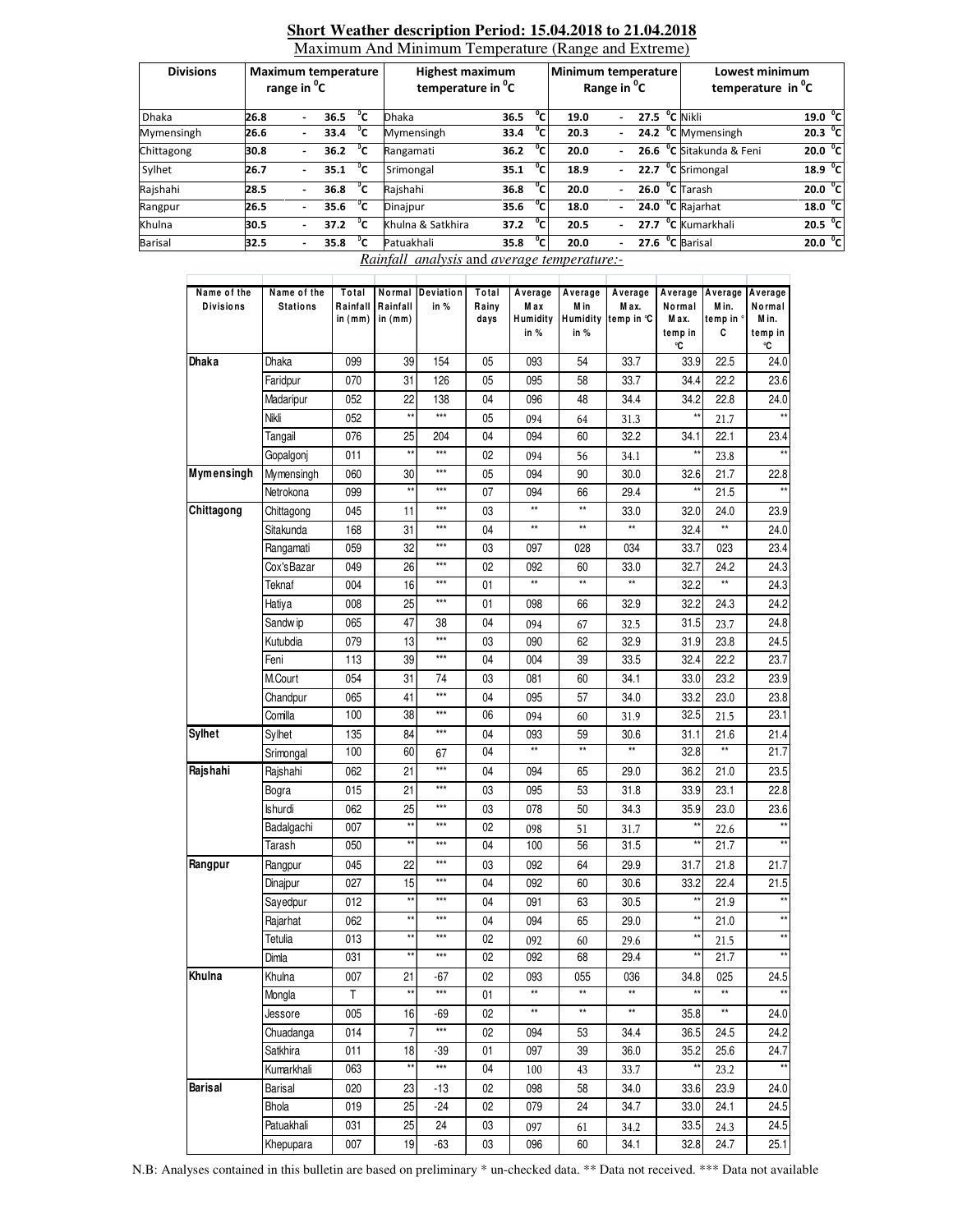

Spatial distribution of Rainfall (mm). Period (15-04-2018 to 21-04-2018)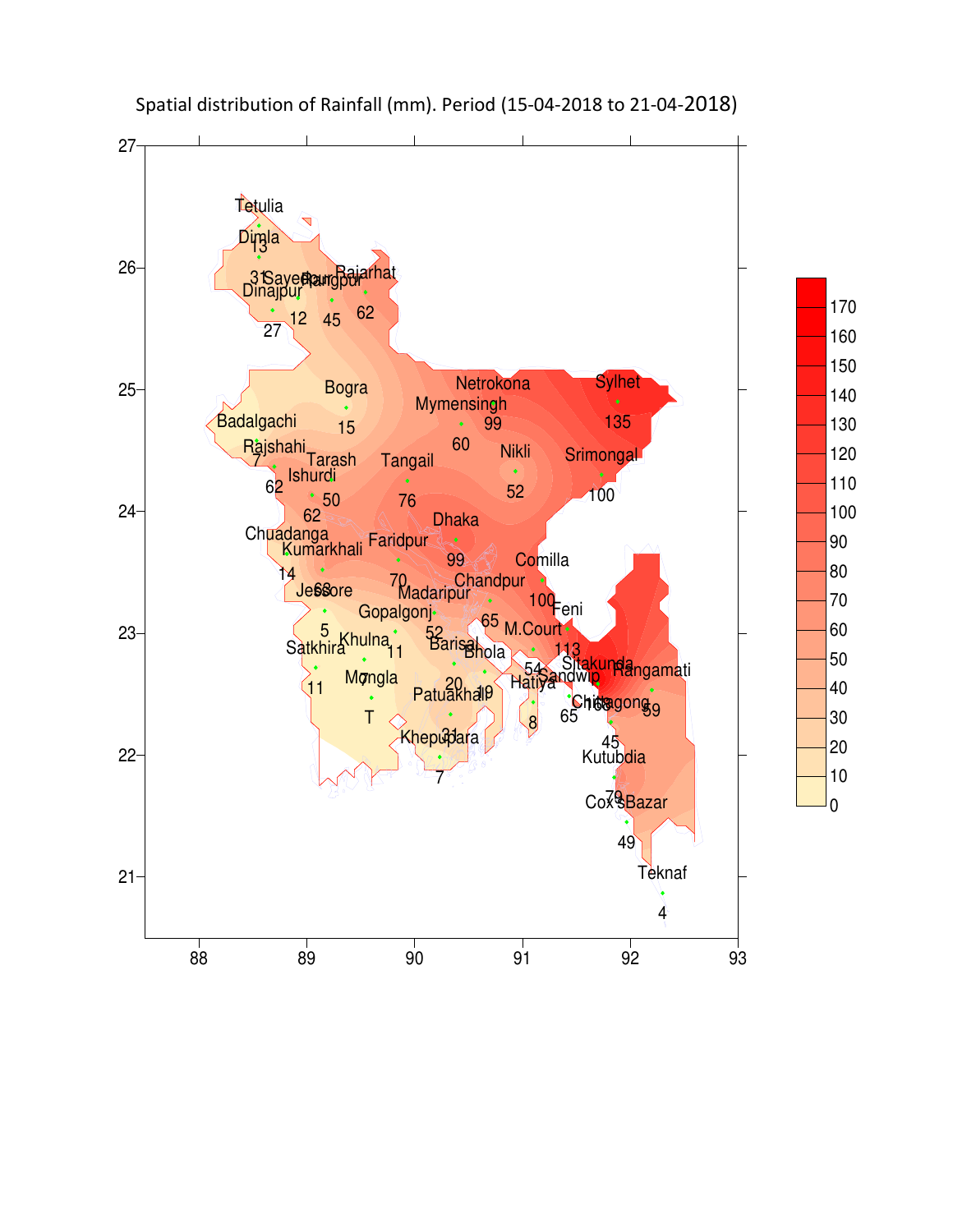



# গণপ্রজাতন্ত্রী বাংলাদেশ সরকার বাংলাদেশ আবহাওয়া অধিদপ্তর কৃষি আবহাওয়া মহাশাখা আবহাওয়া ভবন, ই-২৪, আগারগাঁও, ঢাকা-১২০৭। www.bmd.gov.bd

**GwRGg-23.09.0000.035.51.011.18.16 ZvwiL: 22-04-2018 wLªt**

পূর্বাভাসের সময়কাল: ২২-০৪-২০**১৮ থেকে ০২-০৫-২০১৮** 

Spatial distribution of Rainfall (mm) Period (15-04-2018 to 21-04-2018)



Simulated Rainfall (mm) (WRF model) Period (22-04-2018 to 02-05-2018)



Extended outlook for accumulative rainfall (mm) Period (03-05-2018 to 07-05-2018)



# প্ৰধান বৈশিষ্ট্য সমূহঃ-

গত সপ্তাহে দেশের দৈনিক উজ্জ্বল সূর্যকিরণ কালের গড় ৬.৭৮ ঘন্টা ছিল । গত সপ্তাহে দেশের দৈনিক বাষ্পীভবনের গড় ৪.**১**৩ মিঃ মিঃ ছিল।

# আবহাওয়ার পূর্বাভাসঃ- ২২-০৪-২০**১৮ থেকে ০২-০৫-২০১৮ খ্রিঃ পর্যন্ত**।

এ সপ্তাহে দৈনিক উজ্জ্বল সূর্য কিরণ কাল ৬.০০ থেকে ৭.৫০ ঘন্টার মধ্যে থাকতে পারে ।

আগামী সপ্তাহের বাষ্পীভবনের দৈনিক গড় ৩.০০ মিঃ মিঃ থেকে ৪.০০ মিঃ মিঃ থাকতে পারে।

- পশ্চিমা লঘুচাপের বর্ধিতাংশ পশ্চিমবঙ্গ ও তৎসংলগ্ন এলাকায় অবস্থান করছে। মৌসুমের স্বাভাবিক লঘুচাপ দক্ষিণ বঙ্গোপসাগরে অবস্থান করছে।
- এ সময়ে ঢাকা, সিলেট, ময়মনসিংহ, খুলনা, বরিশাল, রাজশাহী ও চউগ্রাম বিভাগের অনেক স্থানে এবং রংপুর বিভাগের কিছু কিছু স্থানে অস্থায়ী দমকা/ঝড়ো হাওয়াসহ হাল্কা (০৪-১০ মিঃমিঃ) থেকে মাঝারি (১১-২২ মিঃমিঃ) ধরণের বৃষ্টি/বজ্রবৃষ্টি হতে পারে। সেই সাথে দেশের কিছু কিছু স্থানে মাঝারি (২৩-৪৩ মিঃমিঃ) ধরণের ভারী বৃষ্টি/বজ্রবৃষ্টিসহ শিলাবৃষ্টি হতে পারে।
- এ সময়ের দ্বিতীয়ার্ধে বৃষ্টিপাতের পরিমান বৃদ্ধি পেতে পারে।
- এ সময়ে সারাদেশের দিন ও রাতের তাপমাত্রা বৃদ্ধি পেতে পারে।

(কাওসার পারভীন) উপপরিচালক কৃষি আবহাওয়া মহাশাখা টেলিফোন: ৯১৪৩৭০৩ (অফিস)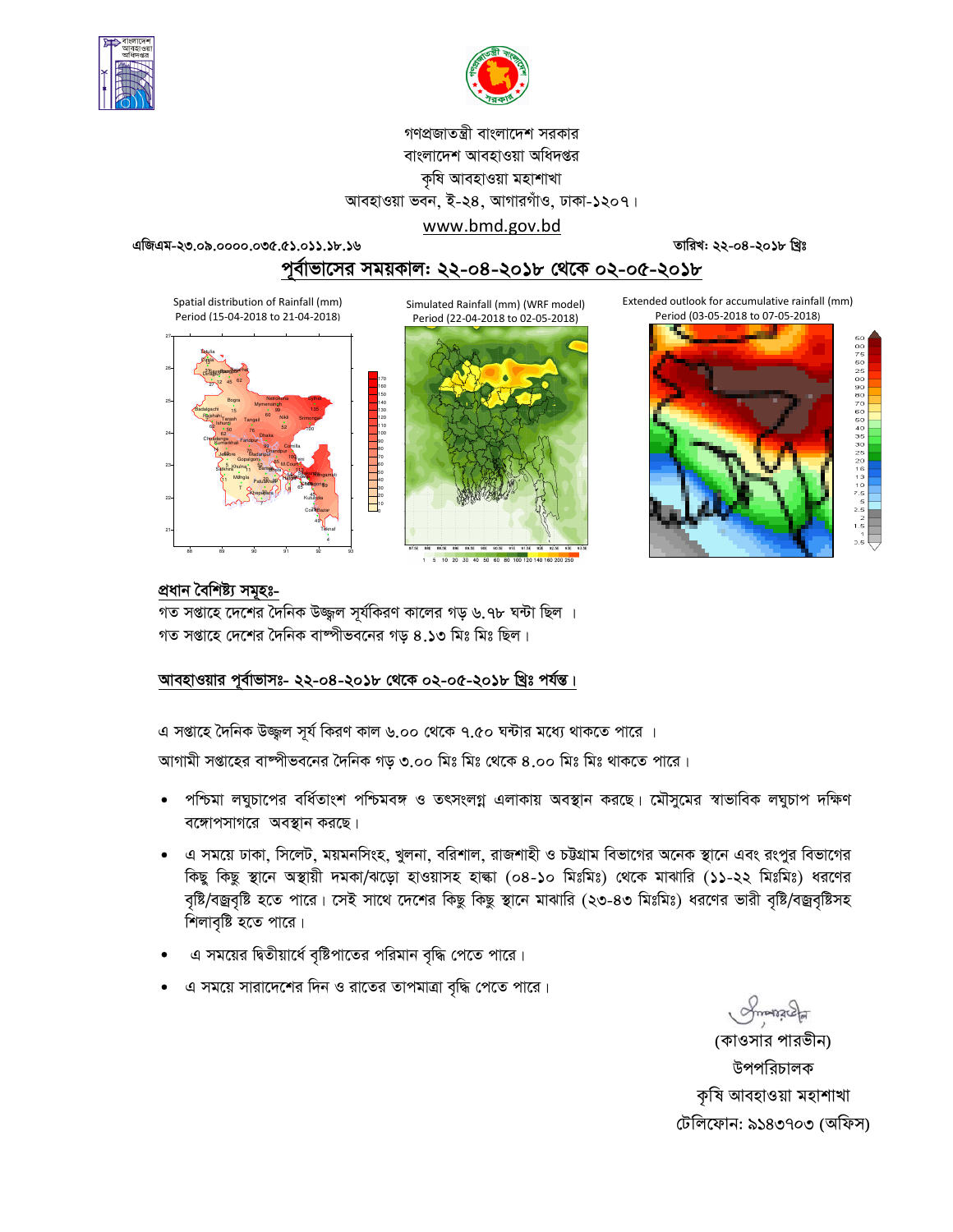| খুলনা       | ৩০.৫ | - ৩৭.২              | $^\circ$ (সঃ                 | যশোর                             |                                             | ত৭.২ ° সেঃ                     | ২০.৫                          | - ২৭.৭ ° সেঃ                 |                                            | চয়াডাঙ্গা                                |                                                   | <sup>২০.৫</sup> ° সেঃ                                     |
|-------------|------|---------------------|------------------------------|----------------------------------|---------------------------------------------|--------------------------------|-------------------------------|------------------------------|--------------------------------------------|-------------------------------------------|---------------------------------------------------|-----------------------------------------------------------|
| বরিশাল      | ৩২.৫ | 00.5                | $^\circ$ সেঃ                 | পটুয়াখালী                       |                                             | $\sqrt[3]{7}$ of $\sqrt[3]{2}$ | ২০.০                          | <u>- ২৭.৬</u> ° সেঃ          |                                            | ভোলা                                      |                                                   | <sup>२०.०</sup> ° (प्रः                                   |
|             |      |                     |                              |                                  | বৃষ্টিপাত বিশ্লেষণ এবং স্বাভাবিক তাপমাত্ৰাঃ |                                |                               |                              |                                            |                                           |                                                   |                                                           |
| বিভাগের নাম |      | স্টেশনের নাম        | মোট<br>বৃষ্টিশাত<br>(মিঃমিঃ) | ষাভাবিক<br>বৃষ্টিশাত<br>(মিঃমিঃ) | বিছ্যুতি( %)                                | মোট<br>বৃষ্টিশাতের<br>দিন      | সৰ্বোচ্ছ<br>গড আদ্রতা<br>( %) | সৰ্বোনিম্ন<br>আদ্ৰতা<br>( %) | গড় সৰ্বোচ্ছ<br>তাপমাত্রা<br>( ডিগ্ৰী সেঃ) | গড<br>ষভাবিক<br>তাপমাত্রা<br>(ডিগ্ৰী সেঃ) | সৰ্বোনিম্ন<br>গড়<br>তাপমাত্রা<br>(ডিগ্ৰী<br>সেঃ) | সৰ্বোনিম্ন<br>ষাভাবিক<br>গড়<br>তাপমাত্রা(<br>ডিগ্ৰী সেঃ) |
| ঢাকা        |      | ঢাকা                | ০৯৯                          | ৩৯                               | 568                                         | o¢                             | ০৯৩                           | $^{68}$                      | ৩৩.৭                                       | ৩৩.৯                                      | ২২.৫                                              | ২8.०                                                      |
|             |      | ফরিদপুর             | ०१०                          | ৩১                               | ১২৬                                         | o¢                             | ০৯৫                           | ¢Ъ                           | ৩৩.৭                                       | 08.8                                      | ২২.২                                              | ২৩.৬                                                      |
|             |      | মাদারীপুর           | ০৫২                          | ২২                               | ১৩৮                                         | 08                             | ০৯৬                           | 8 <sub>b</sub>               | 08.8                                       | 08.3                                      | ২২.৮                                              | ২8.०                                                      |
|             |      | নিকলী               | ০৫২                          | **                               | ***                                         | o¢                             | ০৯৪                           | ৬৪                           | ৩১.৩                                       | $**$                                      | ২১.৭                                              | $**$                                                      |
|             |      | টাঙ্গাইল            | ०१७                          | ২৫                               | ২০৪                                         | 08                             | ০৯৪                           | ৬০                           | ৩২.২                                       | 08.5                                      | ২২.১                                              | ২৩.৪                                                      |
|             |      | গোপালগজ্ঞ           | ০১১                          | **                               | ***                                         | ০২                             | ০৯৪                           | ৫৬                           | 08.5                                       | **                                        | ২৩.৮                                              | $\ast\ast$                                                |
| মিয়মনসিংহ  |      | ময়মনসিংহ           | ০৬০                          | ৩০                               | ***                                         | o¢                             | ০৯৪                           | ৯০                           | 0.00                                       | ৩২.৬                                      | ২১.৭                                              | ২২.৮                                                      |
|             |      | নেত্ৰকোনা           | ০৯৯                          | $**$                             | ***                                         | ०१                             | ০৯৪                           | طاطا                         | 25.8                                       | $**$                                      | ২১.৫                                              | $**$                                                      |
| চট্টগ্রাম   |      | ঢট্টগ্ৰাম           | 08Q                          | دد                               | ***                                         | ০৩                             | $**$                          | $\ast\ast$                   | ৩৩.০                                       | ৩২.০                                      | ২8.०                                              | ২৩.৯                                                      |
|             |      | সীতাকুন্ড           | ১৬৮                          | ৩১                               | ***                                         | 08                             | $**$                          | $**$                         | $**$                                       | ৩২. $8$                                   | $***$                                             | ২8.०                                                      |
|             |      | রাঙ্গামার্টি        | ০৫৯                          | ৩২                               | ***                                         | ০৩                             | ০৯৭                           | ০২৮                          | 008                                        | ৩৩.৭                                      | ০২৩                                               | ২৩.৪                                                      |
|             |      | কক্সবাজার           | ০৪৯                          | ২৬                               | ***                                         | ০২                             | ০৯২                           | ৬০                           | ৩৩.০                                       | ৩২.৭                                      | ২৪.২                                              | ২৪.৩                                                      |
|             |      | টেকনাফ              | 008                          | ১৬                               | ***                                         | ০১                             | $**$                          | **                           | $* *$                                      | ৩২.২                                      | **                                                | ২৪.৩                                                      |
|             |      | হাতিয়া             | 00 <sub>b</sub>              | ২৫                               | ***                                         | ০১                             | ০৯৮                           | طاطا                         | ৩২.৯                                       | ৩২.২                                      | ২৪.৩                                              | ২৪.২                                                      |
|             |      | সন্দ্বীপ            | ০৬৫                          | 89                               | ৩৮                                          | 08                             | ০৯৪                           | ৬৭                           | ৩২.৫                                       | 05.6                                      | ২৩.৭                                              | ২8.৮                                                      |
|             |      | কুতুবদীয়া          | ০৭৯                          | ১৩                               | ***                                         | ০৩                             | ০৯০                           | ৬২                           | ৩২.৯                                       | ৩১.৯                                      | ২৩.৮                                              | 28.0                                                      |
|             |      | কেনী                | ১১৩                          | ৩৯                               | ***                                         | 08                             | 008                           | ৩৯                           | ৩৩.৫                                       | ৩২. $8$                                   | ২২.২                                              | ২৩.৭                                                      |
|             |      | মাইজদী কোট          | 0@8                          | ৩১                               | ۹8                                          | ০৩                             | ০৮১                           | ৬০                           | 08.5                                       | 0.0                                       | ২৩.২                                              | ২৩.৯                                                      |
|             |      | চাঁদপুর<br>কৃমিল্লা | ০৬৫                          | 85                               | ***<br>***                                  | 08                             | ০৯৫                           | ¢۹                           | 08.0                                       | 00.3                                      | ২৩.০                                              | ২৩.৮                                                      |
| সিলেট       |      | সিলেট               | 500                          | ৩৮                               | ***                                         | ০৬                             | ০৯৪                           | ৬০                           | ৩১.৯                                       | ৩২.৫                                      | ২১.৫                                              | ২৩.১                                                      |
|             |      | শ্ৰীমঙ্গল           | ১৩৫<br>500                   | b8                               |                                             | 08                             | ০৯৩<br>**                     | ৫৯<br>**                     | ৩০.৬<br>$* *$                              | ৩১.১                                      | ২১.৬<br>**                                        | ২১.৪<br>২১.৭                                              |
| ৰাজশায়ী    |      | রাজশাইী             | ০৬২                          | ৬০                               | ৬৭<br>***                                   | 08                             | ০৯৪                           | ৬৫                           |                                            | ৩২.৮<br>৩৬.২                              |                                                   |                                                           |
|             |      | বগুডা               | ०১৫                          | ২১<br>২১                         | ***                                         | 08<br>০৩                       | ০৯৫                           | ৫৩                           | ২৯.০<br>৩১.৮                               | ৩৩.৯                                      | ২১.০<br>২৩.১                                      | ২৩.৫<br>২২.৮                                              |
|             |      | ঈশ্বরদী             | ০৬২                          | ২৫                               | ***                                         | ০৩                             | ०१৮                           | 6o                           | ৩৪.৩                                       | ৩৫.৯                                      | ২৩.০                                              | ২৩.৬                                                      |
|             |      | বদলগান্ঠী           | ००१                          | **                               | ***                                         | ০২                             | ০৯৮                           | ৫১                           | ৩১.৭                                       | $**$                                      | ২২.৬                                              | $**$                                                      |
|             |      | তাডাশ               | 000                          | **                               | ***                                         | 08                             | 500                           | ৫৬                           | 0.6                                        | $**$                                      | ২১.৭                                              | $**$                                                      |
| রংপুব       |      | রংপুর               | 08Q                          | ২২                               | ***                                         | ০৩                             | ০৯২                           | ৬৪                           | ২৯.৯                                       | ৩১.৭                                      | ২১.৮                                              | ২১.৭                                                      |
|             |      | দিনাজপুর            | ०२१                          | ۵¢                               | ***                                         | 08                             | ০৯২                           | ৬০                           | ৩০.৬                                       | 00.3                                      | ২২.৪                                              | ২১.৫                                                      |
|             |      | সেয়দপুর            | ০১২                          | **                               | ***                                         | 08                             | ০৯১                           | ৬৩                           | ৩০.৫                                       | $**$                                      | ২১.৯                                              | $**$                                                      |
|             |      | রাজারহাট            | ০৬২                          | $***$                            | ***                                         | $^{\circ8}$                    | ০৯৪                           | ৬৫                           | ২৯.০                                       | $**$                                      | ২১.০                                              | $***$                                                     |
|             |      | তেতুলিয়া           | ০১৩                          | $***$                            | ***                                         | ০২                             | ০৯২                           | ৬০                           | ২৯.৬                                       | $**$                                      | ২১.৫                                              | $***$                                                     |
|             |      | ডিমলা               | ০৩১                          | **                               | ***                                         | ০২                             | ০৯২                           | ৬৮                           | 25.8                                       | $**$                                      | ২১.৭                                              | $**$                                                      |
| থুলনা       |      | থুলনা               | ००१                          | ২১                               | -৬৭                                         | ০২                             | ০৯৩                           | oQQ                          | ০৩৬                                        | 08.b                                      | ০২৫                                               | 28.0                                                      |
|             |      | মংলা                | ঞ                            | **                               | ***                                         | ০১                             | $**$                          | $\ast\ast$                   | $\ast\ast$                                 | $**$                                      | $* *$                                             | $**$                                                      |
|             |      | যশোর                | ००৫                          | ১৬                               | -৬৯                                         | ০২                             | $**$                          | **                           | **                                         | ৩৫.৮                                      | $\ast\ast$                                        | ২8.०                                                      |
|             |      | চুয়াডাঙ্গা         | 058                          | ٩                                | ***                                         | ০২                             | ০৯৪                           | ৫৩                           | 08.8                                       | ৩৬.৫                                      | ২৪.৫                                              | ২৪.২                                                      |
|             |      | সাতস্কীরা           | ০১১                          | ১৮                               | -৩৯                                         | ০১                             | ০৯৭                           | ৩৯                           | ৩৬.০                                       | 00.5                                      | ২৫.৬                                              | ২8.৭                                                      |
|             |      | কুমারথালী           | ০৬৩                          | **                               | ***                                         | 08                             | ১০০                           | 8 <sub>0</sub>               | ৩৩.৭                                       | $**$                                      | ২৩.২                                              | **                                                        |
| ববিশাল      |      | বারশাল              | ০২০                          | ২৩                               | -১৩                                         | ০২                             | ০৯৮                           | ¢Ъ                           | 08.0                                       | ৩৩.৬                                      | ২৩.৯                                              | ২৪.০                                                      |
|             |      | ভোলা                | ০১৯                          | ২৫                               | -২8                                         | ০২                             | ০৭৯                           | ২৪                           | 08.9                                       | 0.0                                       | ২৪.১                                              | ২৪.৫                                                      |
|             |      | পটুয়াথালী          | ০৩১                          | ২৫                               | ২৪                                          | ০৩                             | ০৯৭                           | دی                           | ৩৪.২                                       | ৩৩.৫                                      | ২৪.৩                                              | ২৪.৫                                                      |
|             |      | খেপুপাড়া           | ००१                          | ১৯                               | - ಅಲಿ                                       | ০৩                             | ০৯৬                           | ৬০                           | 08.5                                       | ৩২.৮                                      | २8.१                                              | ২৫.১                                                      |

N.B .Analyses contained in this bulletin are based on preliminary \* un-checked data. \*\* Data not received. \*\*\* Data not available.

# সংক্ষিপ্ত <u>আবহাওয়া বিবরণী, সময়: ১৫-০৪-২০১৮ থেকে ২১-০৪-২০১৮</u>

বিভাগ

ঢাকা

চট্ৰগ্ৰাম

সিলেট

রংপূর

রাজশাহী

ময়মনসিংহ

২৬.৮

২৬.৬

90.b

২৬.৭

২৮.৫

২৬.৫

Ŧ, ৩৬.৫

Ξ ৩৬.২

Ξ ৩৫.১

τ ৩৬.৮

 $\sim$ 

 $- 00.8$ 

৩৫.৬

 $^{\circ}$ মেঃ

 $\overline{\cdot}$ সেঃ

 $^{\circ}$ মেঃ

 $^{\circ}$ সেঃ

'মেঃ

°মিঃ

ফরিদপুর

রাঙ্গামাটি

সিলেট

রাজশাহী

দিনাজপুর

মায়মনসিংহ

| সর্বেচ্চ  তাপমাত্রা পরিসর ° সেঃ |  | সৰ্বোচ্চ তাপমাত্ৰা <sup>0</sup> সেঃ | $\mid$ সর্বনিম্ন তাপমাত্রা পরিসর $\mid$ সেঃ $\mid$ | সর্বনিম তাপমাত্রা ° সেঃ |
|---------------------------------|--|-------------------------------------|----------------------------------------------------|-------------------------|

৩৩.8 ° (সঃ

৩৬.২ ° সেঃ

 $\overline{\text{SP}^{\circ}}$  (.30

°ে ৩.১০

'মেঃ

 $290$ 

২০.৩

২০.০

 $3b.5$ 

২০.০

 $25.0$ 

 $-89.0^\circ$  (H:

ং<sup>৯</sup> ° শেঃ

२२.१ % (प्रः

২৬.০  $\overline{\mathbb{F}}$ া

- २४.०  $^{\circ}$  (प्र:

ঁমেঃ

নেত্ৰকোনা

কুমিল্লা

সিলেট

ঈশ্বরদী

দিনাজপুর

 $-28.2$ 

 $\omega$ 

τ

মাদারীপুর ও গোপালগঞ্জ **১৯.**০ ° সেঃ

<u>২০.৩ °</u> সেঃ

<sup>80.0</sup> ° (प्रः

 $3b.8^\circ$  (H:

 $\overline{\mathcal{W}}$  o  $\overline{\mathcal{M}}$  :

২০.০  $\overline{\mathbb{F}(\mathcal{F})}^{\circ}$ 

99.6  $\overline{\mathbb{R}^{\circ}}$ 

 $99.5$